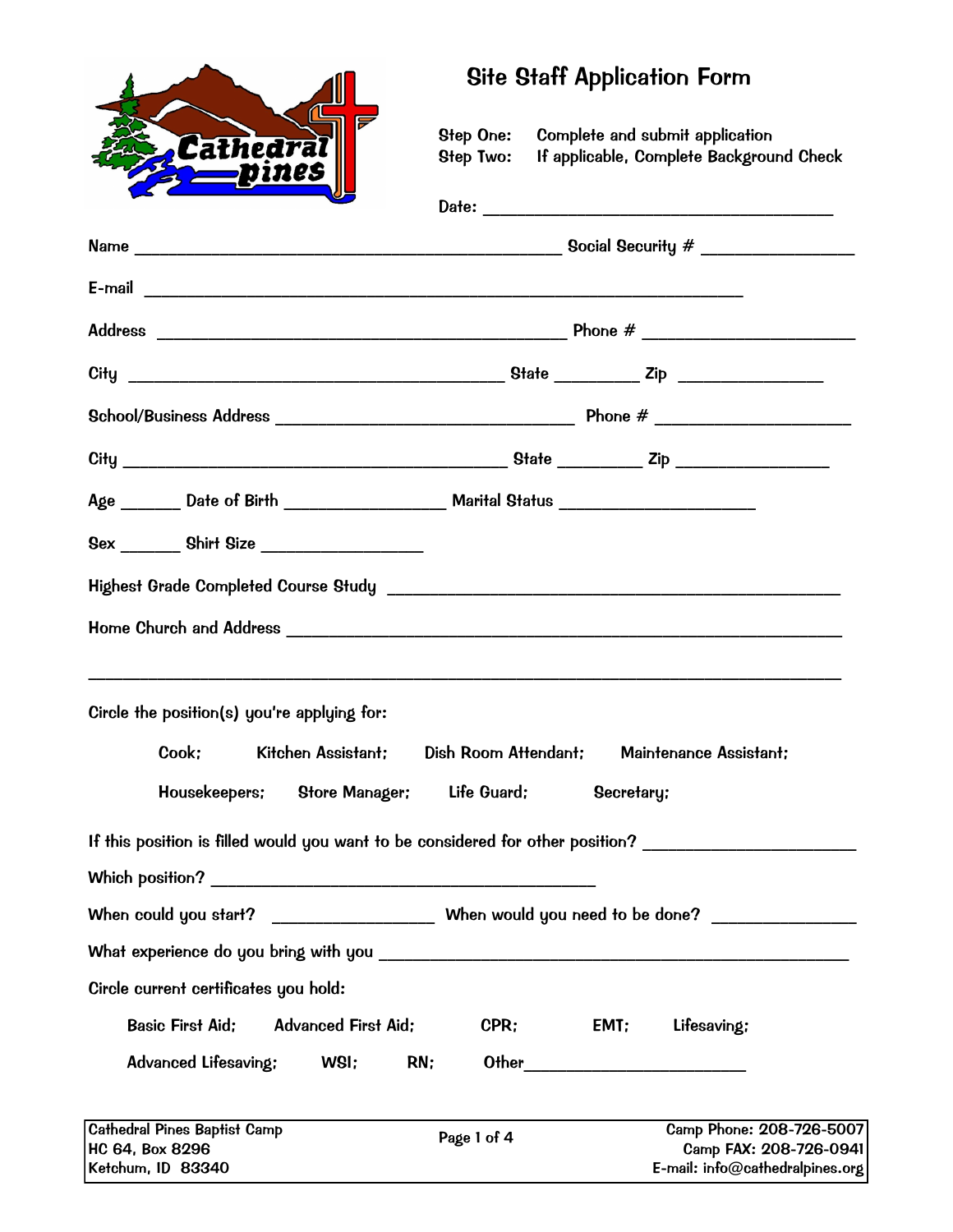| What has been your previous camping experience at Cathedral Pines? ______________ |  |  |  |  |  |
|-----------------------------------------------------------------------------------|--|--|--|--|--|
|                                                                                   |  |  |  |  |  |
|                                                                                   |  |  |  |  |  |
| What other camping experiences do you have?                                       |  |  |  |  |  |
|                                                                                   |  |  |  |  |  |
|                                                                                   |  |  |  |  |  |

Employment History. List previous employers, beginning with most recent. Include Cathedral Pines, if applicable.

| <b>Cathedral Pines Baptist Camp</b><br>HC 64, Box 8296<br>Ketchum, ID 83340 | Page 2 of 4 | Camp Phone: 208-726-5007<br>Camp FAX: 208-726-0941<br>E-mail: info@cathedralpines.org |
|-----------------------------------------------------------------------------|-------------|---------------------------------------------------------------------------------------|
|                                                                             |             |                                                                                       |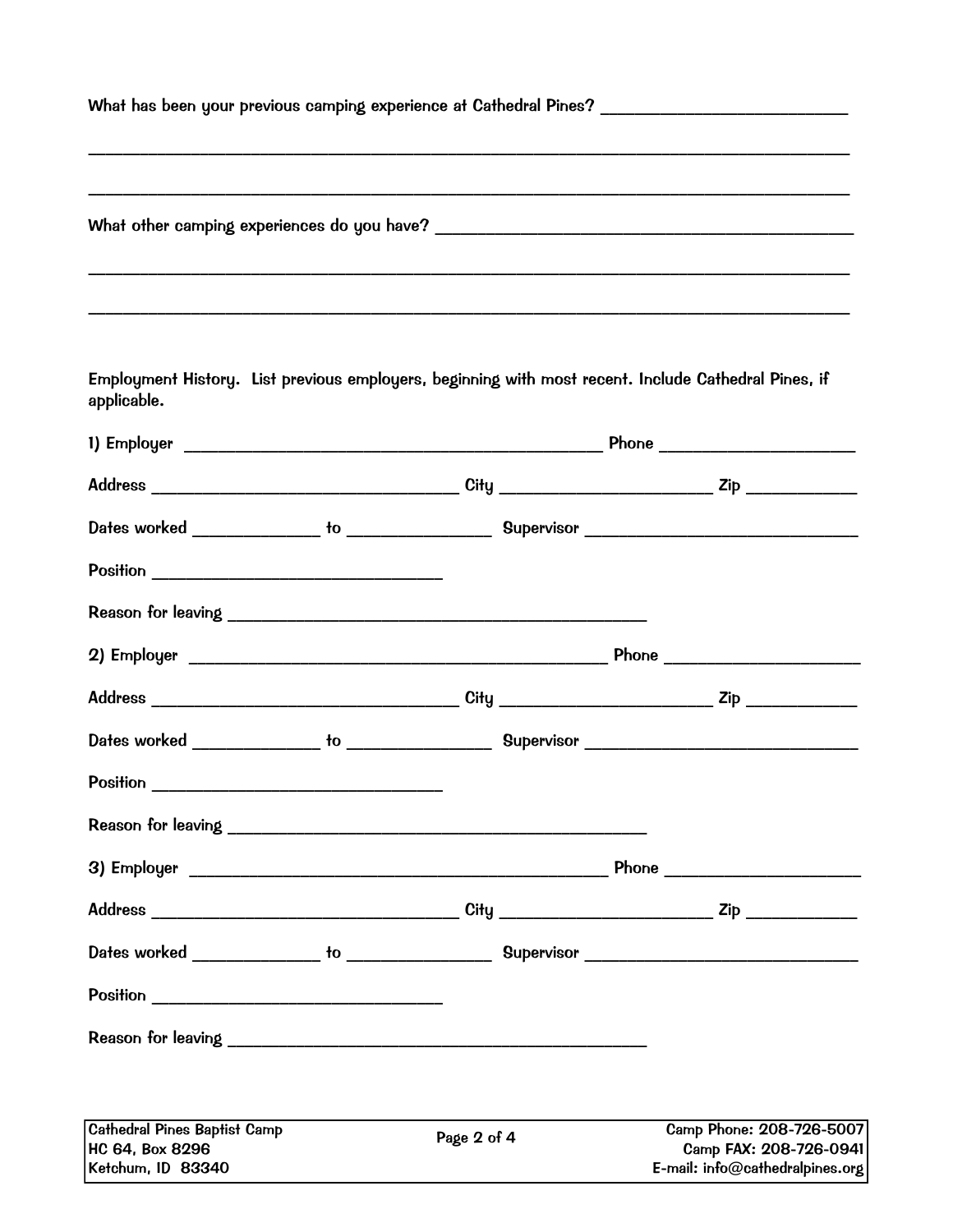REFERENCES: Please name two people, other than your pastor, who can speak of your character and responsibility.

| 1. Name |                  | Phone ____________                                                                                                                                                                                                                  |
|---------|------------------|-------------------------------------------------------------------------------------------------------------------------------------------------------------------------------------------------------------------------------------|
|         |                  |                                                                                                                                                                                                                                     |
| 2. Name |                  | <b>Phone</b> the contract of the contract of the contract of the contract of the contract of the contract of the contract of the contract of the contract of the contract of the contract of the contract of the contract of the co |
|         |                  |                                                                                                                                                                                                                                     |
|         | 3. Pastor's Name | Phone                                                                                                                                                                                                                               |

1) What contributions do you feel you can make as a member of our summer staff to other staff, campers, and the public?

2) Indicate training, interests or experience that you bring to summer staff work.

3) Cathedral Pines is operated as a Christian ministry. How do you see yourself serving the campers, other staff, and the public with whom you will be working?

4) List hobbies, interests and goals:

5) Have you been convicted of a crime in the past ten years, if 'yes' describe in full:

 $\_$  , and the contribution of the contribution of  $\mathcal{L}_1$  , and  $\mathcal{L}_2$  , and  $\mathcal{L}_3$  , and  $\mathcal{L}_4$  , and  $\mathcal{L}_5$  , and  $\mathcal{L}_6$  , and  $\mathcal{L}_7$  , and  $\mathcal{L}_8$  , and  $\mathcal{L}_7$  , and  $\mathcal{L}_8$  , and  $\mathcal{L}_9$  ,

Have you ever been charged with, or convicted of any offense involving child abuse, or drug or alcohol abuse? \_\_\_\_\_\_\_\_\_\_\_\_\_\_\_\_\_\_\_\_\_\_\_\_\_\_\_\_\_\_\_ If yes, please explain on a separate sheet.

Do you require any special work accommodations due to any physical problems handicap that should be taken into consideration regarding your work assignment? (Please note: this is only for the purpose of job assignment, not for exclusion from a summer staff position.)

\_\_\_\_\_\_\_\_\_\_\_\_\_\_\_\_\_\_\_\_\_\_\_\_\_\_\_\_\_\_\_\_\_\_\_\_\_\_\_\_\_\_\_\_\_\_\_\_\_\_\_\_\_\_\_\_\_\_\_\_\_\_\_\_\_\_\_\_\_\_\_\_\_\_\_\_\_\_\_\_\_